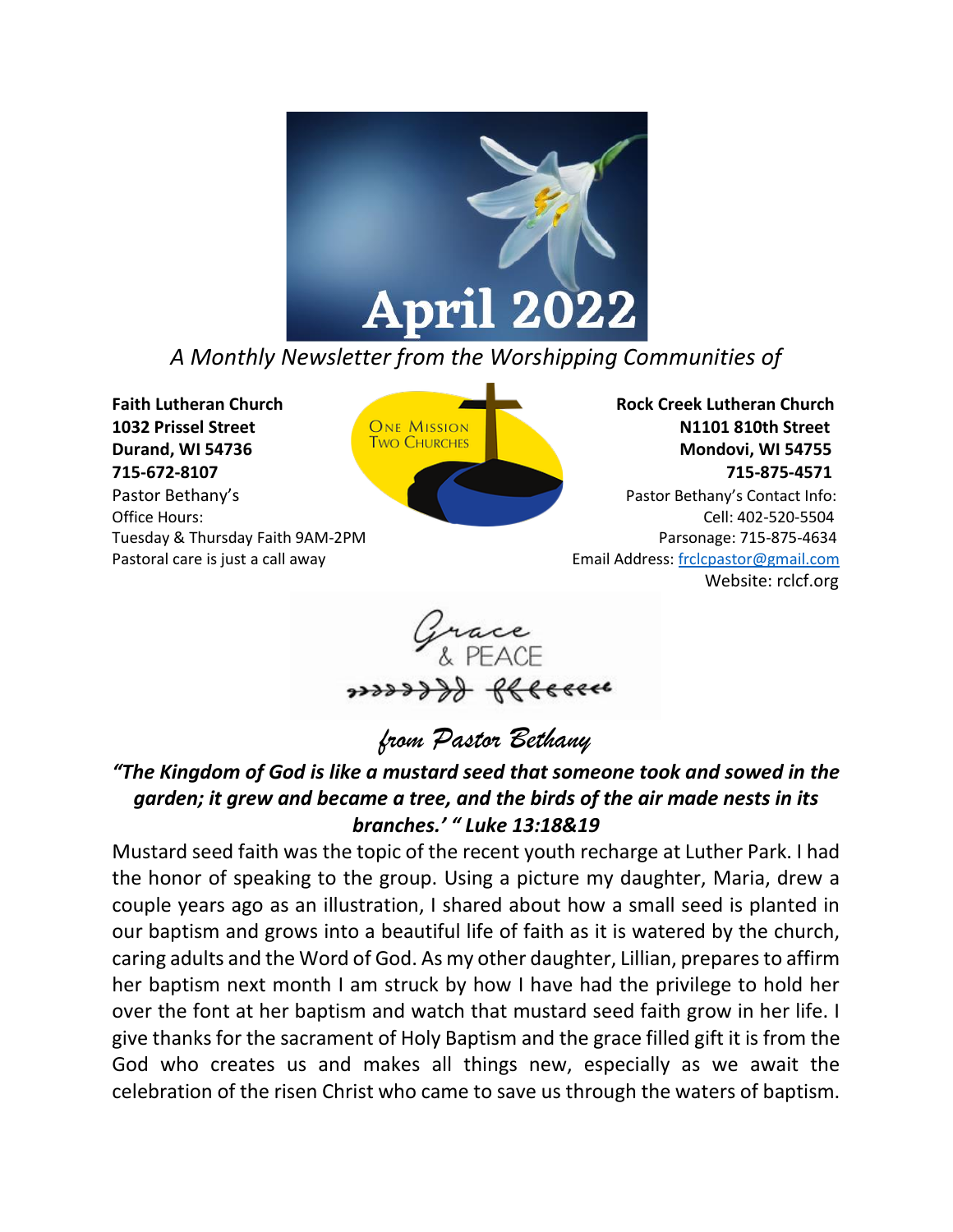

Here is the schedule for our walk through Holy Week:

## **April 10 Palm Sunday**

 8:30AM Worship at Rock Creek 9:00AM Palm Sunday Brunch at Faith 9:30AM Sunday School at Rock Creek 10:30AM Worship and Sunday School at Faith

## **April 14 Maundy Thursday**

7:00PM Worship at Faith

### **April 15 Good Friday**

7:00PM Worship at Rock Creek

### **April 17 Easter Sunday**

 8:30AM Worship at Rock Creek 10:30AM Worship at Faith

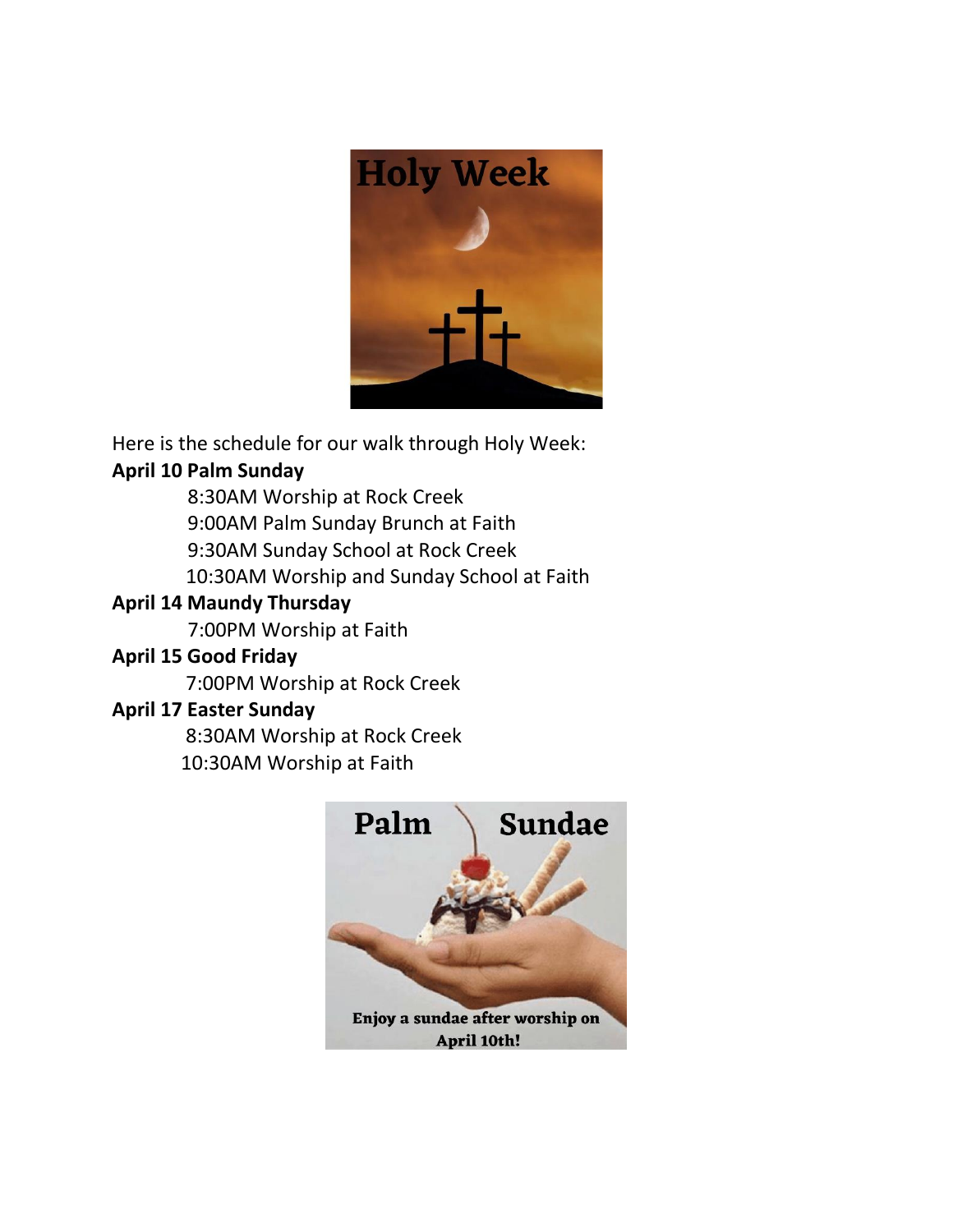

### **APRIL 10, 2022 9AM–10AM Served at Faith Lutheran Church All proceeds to support scholarships for Luther Park Bible Camp**

COST: \$10 RSVP to Linda Talford – (715)672-4672 (preferred but not required)

#### **MENU**

Egg Bake, Variety of Muffins, Corn Flakes with Frozen Yogurt, Fresh Fruit, Coffee, Milk and Juice

This is a great way to start Holy Week with good food, fellowship, God's Word and supporting our youth in attending Bible camp!

#### **Synod Assembly 2022 Taking it to the Streets: Our Next Most Faithful Step Becoming a Public Church**



**"***Wisdom cries out in the street; in the public places Wisdom raises her voice." - Proverbs 1:20*

On Saturday, April  $30<sup>th</sup>$ , the following voting members will be representing our congregations at the Synod Assembly to be held at Trinity Lutheran Church in Eau Claire: LeAnne Carlson, Pastor Bethany, Nate Walker, Steve Dahl, Kathy Dahl. Pray for all who gather from across our synod for this important meeting.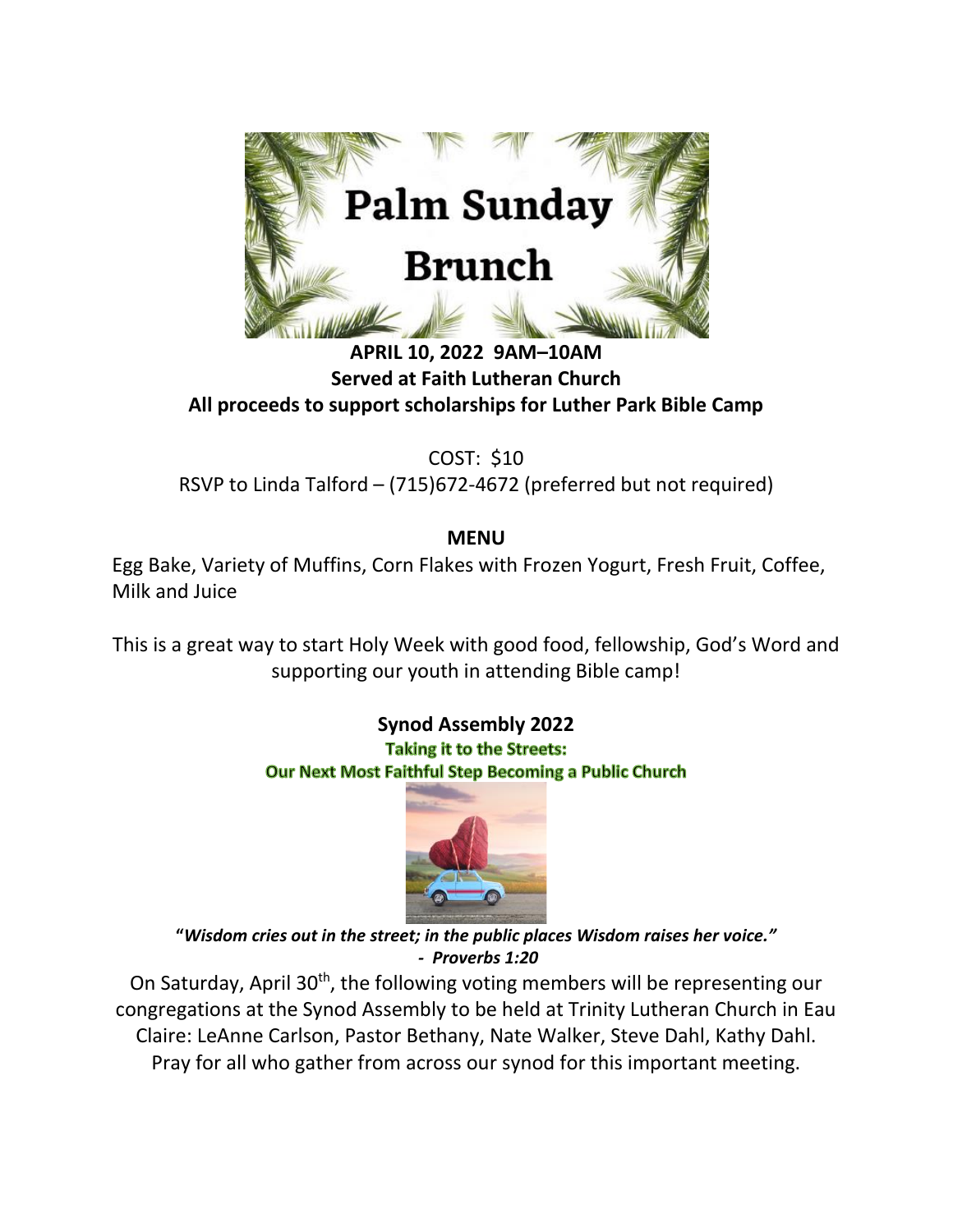# **Faith Formation Ministries**



Upcoming FaithLift Confirmation learning nights will be held: Wednesday, April 6 5:30PM at Faith Wednesday, April 20 5:30PM at Rock Creek Wednesday, April 27 5:30PM at Rock Creek (Only for 8<sup>th</sup> graders) Confirmation Service Prep



# **Affirmation of Baptism**

Join our 8<sup>th</sup> graders for Confirmation Sunday as they affirm their baptisms during the worship services on Sunday May  $1<sup>st</sup>$ , taking the next step on their faith journey!



On Palm Sunday, April  $10^{th}$ , the Senior High Youth will be serving up delicious Palm Sundaes following worship at both congregations. Plan to stay after for a time of fellowship and food to begin our Holy Week journey.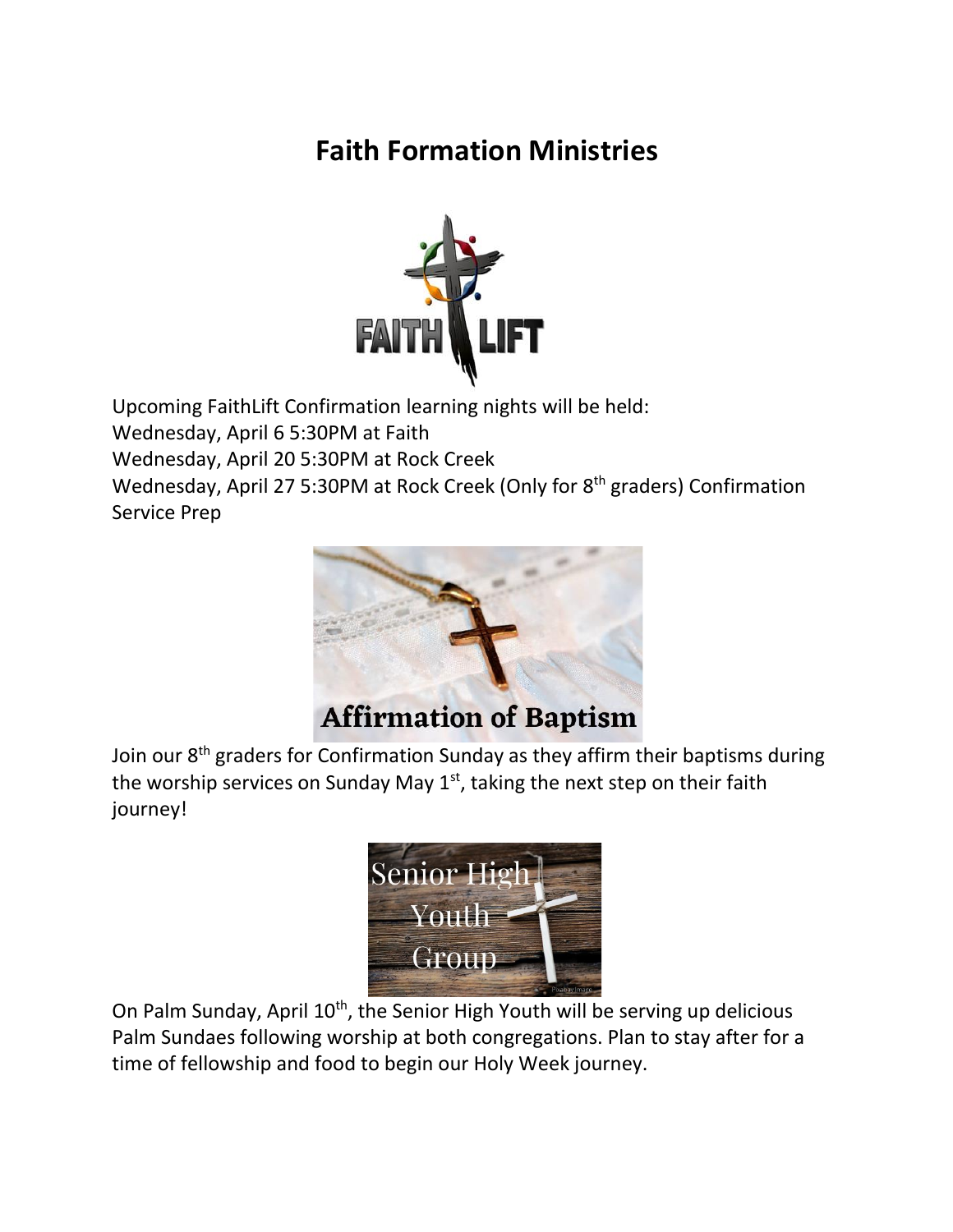

 **Luther Park Bible Camp… …Our Partnership with Holy Play** 



18 of our youth and adults grew in God's love at the Luther Park Recharge March 25-26. Come to youth led worship on Sunday, April  $3<sup>rd</sup>$  to hear their camp stories, songs and scripture!

The next chance to grow in faith at Luther Park is during our week there this summer June 26-July 1. Register by May  $1<sup>st</sup>$  to receive the early bird discount. There are camps offered for those completing  $1<sup>st</sup>$ -12<sup>th</sup> grade. Scholarships are available. Learn more about camp programs during Camp Sunday April 3rd. Register online at<https://lutherpark.org/summer-camp>



Could God be calling a young person you know to spend their summer serving at Luther Park? Have them apply online at<https://lutherpark.org/summer-staff>